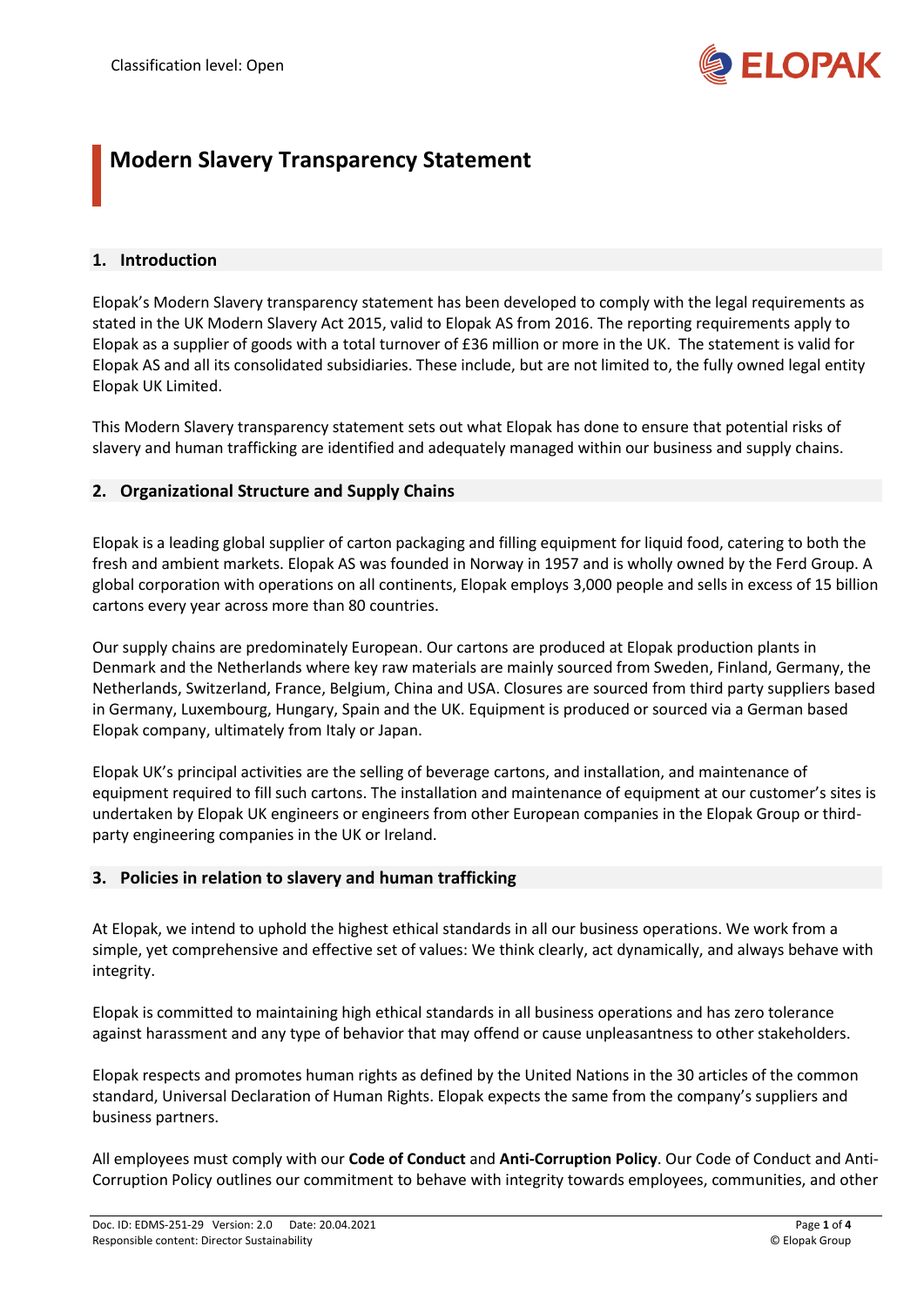

business partners of Elopak. The Code of Conduct and Anti-Corruption Policy is our commitment to always act in accordance with acceptable ethical standards, take responsibility for our actions and ensure that the entire company complies with local laws and regulations in the countries we operate. [https://www.elopak.com/wp-content/uploads/2019/12/CodeOfConduct\\_English.pdf](https://www.elopak.com/wp-content/uploads/2019/12/CodeOfConduct_English.pdf)

All Elopak employees sign a Confidentially Undertaking as part of their formal employment contract with Elopak. The agreement states that they will follow codes of behavior in respect of ethical dilemmas defined by Elopak in its Code of Conduct and Anti-Corruption Policy.

#### <https://www.elopak.com/about/our-social-responsibility/>

Employees in Europe are organized in the European Works Council, in addition to local Works Councils, and are involved in any major management decision in Elopak.

## **4. Reporting concerns and whistleblowing channel**

Employees and external stakeholders are encouraged to report suspected or actual breaches of laws and regulations or cases of misconduct and unethical business conduct. Such reporting can be done through the line management or through **Elopak's whistleblowing channel**. The whistleblowing channel permits a secure and confidential reporting option. Elopak's whistleblowing channel is managed by an external professional service provider. The service provided ensures that Elopak employees and external stakeholders can report their concerns anonymously with no ability to trace back to the notifier. Elopak takes all reported concerns seriously and internal investigations are carried out as required. Elopak has zero tolerance for retaliation against whistleblowers who raise concerns in good faith.

#### **5. External partnerships**

Elopak holds several memberships in various organizations that gives us perspective and useful insights in order to influence and improve our sustainable business practice and positive impact on societies.

- Elopak is a participant member of the **UN Global Compact**, the largest corporate sustainability initiative in the world. UNGC calls on companies to align their operations and strategies with ten universally aligned principles in the areas of human rights, labor, environment and anti-corruption, and to take action in support of the UN Sustainable Development Goals.
- Elopak is a member of **Ethical Trade Norway**, a Norwegian member based, non-governmental organization and resource center for sustainable business practice and trade. **Ethical Trade Norway** provides guidance, training, tools and capacity building, to secure responsible business practices in the supply chain with focus on securing human rights, workers' rights, society and environmental standards. They also require all members to report annually on sustainable business practice performance and development in accordance with their minimum requirements and reporting standard.
- To improve our practices and to build transparency with our customers Elopak is a member of **Sedex**, the Supplier Ethical Data Exchange. **Sedex** is a non-profit membership organization and collaborative platform focusing on driving improvements in supply chains in the areas of labor rights, human rights, health & safety, the environment and business ethics.
- Since 2017 Elopak are continuously reporting and monitoring its Corporate Social Responsibility (CSR) performance on the sustainability rating platform **EcoVadis**.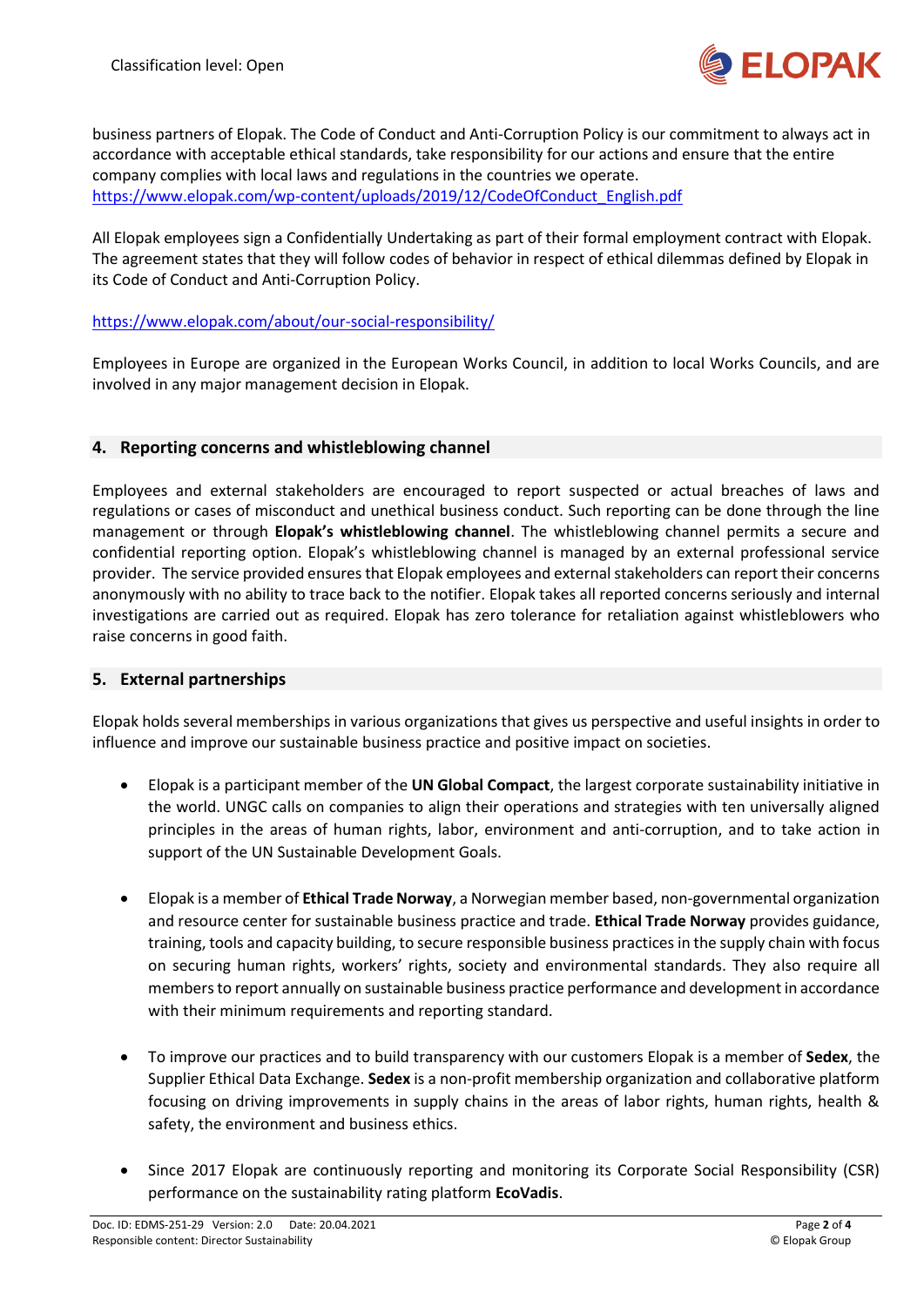

• Since 2020 Elopak are using the **Ecovadis** platform to assess key suppliers on their sustainability/CSR performance.

## **6. Responsible supply chain and due diligence**

Elopak is committed to conducting business in a responsible manner and to account for social and environmental aspects in our value chain. Responsible sourcing is a key strategic objective and is reflected in our procurement policy and practice.

Our Corporate Procurement functions is a mix of central and local teams. Our key raw materials are sourced centrally while sourcing of equipment, components, parts and services to our customers in addition to goods and services to our own production sites are sourced both centrally and locally.

## **Supplier Code of Conduct**

Elopak has established a global Supplier Code of Conduct ("SCoC"), setting forth our expectations in the areas of business ethics, human rights, labor practices, health and safety and the environment. It is based on the ten principles of the UN Global Compact, the UN Declaration of Human Rights and core ILO (International Labor Organization) conventions and compliance with applicable law.

The SCoC clearly outlines that a supplier must respect basic human rights in its business and supply chain and must adhere to the SCoC principles with regards to forced labor, freedom of association, the right to collective bargaining, child labor, fair and equal treatment, working hours, wages and benefits and regular employment. <https://www.elopak.com/wp-content/uploads/2019/12/FOR10202-Elopak-Global-SCoC.pdf>

#### **Due diligence process**

Elopak conducts risk-based integrity due diligence processes of our business partners including suppliers and providers of goods and services to ensure that the business partners' reputation, background and abilities meet our standards. As part of the supplier qualification and performance monitoring process all new suppliers undergo a prequalification review including SCoC engagement.

#### **Assurance process and risk assessment**

Elopak requires its suppliers to comply with SCoC and to implement and promote corresponding measures in their own supply chains. The SCoC forms an integral part of all contracts and agreements with suppliers and functions as an integral part of the Supplier Qualification process.

Elopak Category Managers and Local Purchasing Managers are responsible for continuously ensuring that all our suppliers sign our SCoC or demonstrate conformance by documenting that corresponding policies or codes are in place, as part of all new and renegotiated contracts with Elopak.

If a supplier informs or we through audits or other means become aware of any non-conformance and/or the suppliers' own framework and supporting documentation is not sufficient and in line with the Elopak SCoC, a plan of remedy with a clear timeline is agreed between both parties. Where a deviation cannot be improved or remedied, the business relationship may be renegotiated or terminated by Elopak.

Transparency and credible proof of sustainability is key to us, therefore we also ensure that the main raw materials, paperboard and renewable plastics, are sourced and verified through certifications systems, also considering social aspects, such as FCS™ and ISCC. For these raw materials stricter criteria for sourcing activities are specified in separate procedures.